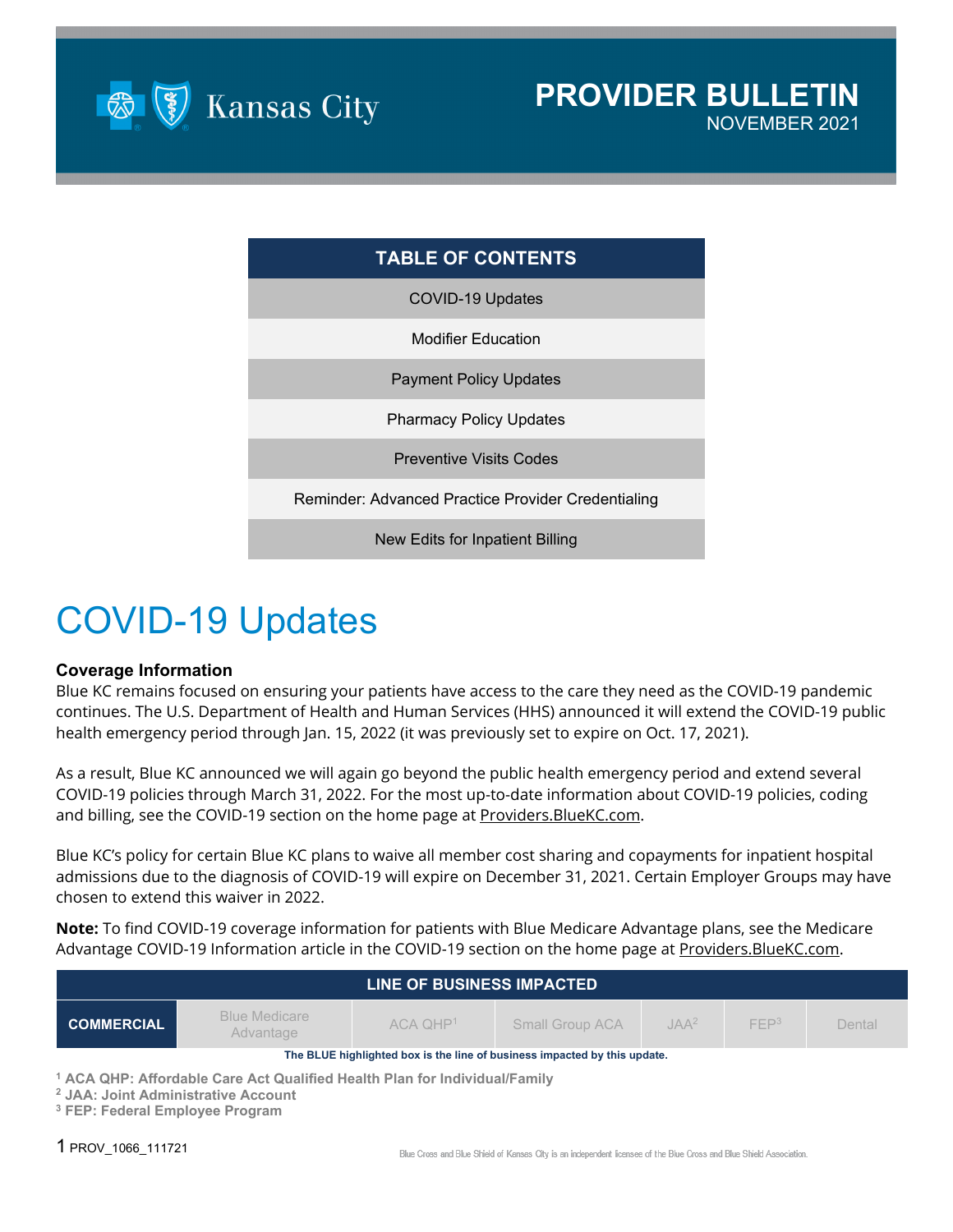

#### **Return to Work Testing**

As employees head back to work, what kind of coverage is in place if a company wants to test for COVID-19? In accordance with federal guidance, COVID-19 tests will not be covered to screen for general workplace health and safety (such as employee return to work program(s) or for public health surveillance for SARS-CoV-2 or for any other purpose not primarily intended for individualized diagnosis or treatment of COVID-19).

For documentation requirements related to COVID-19 testing and coding guidelines, please see the COVID-19 Billing and Coding Payment Policy, which became effective Nov. 1, 2021. To find this policy, go to the log-in page at [Providers.BlueKC.com](https://providers.bluekc.com/ContactUs/PaymentPolicies) and click on Go To Payment Policies.



**<sup>1</sup> ACA QHP: Affordable Care Act Qualified Health Plan for Individual/Family**

**<sup>2</sup> JAA: Joint Administrative Account**

**<sup>3</sup> FEP: Federal Employee Program**

#### **COVID-19 Vaccine Billing for Blue Medicare Advantage**

Effective Jan. 1, 2022 per the Centers for Medicare & Medicaid Services (CMS), Blue KC will be required to pay for the COVID-19 vaccine and its administration (including approved booster doses) without cost sharing for our Blue Medicare Advantage line of business. This will apply to beneficiaries enrolled in our plans. As of Jan. 1 2022 according to CMS, Blue KC will also be obligated to pay for claims if providers vaccinate or administer monoclonal antibody treatment for patients enrolled in our Blue Medicare Advantage plans.

We wanted to make our contracted providers aware of this billing change to prevent avoidable billing errors. For information about COVID-19 vaccine policies and guidance, see the toolkits at [https://www.cms.gov/COVIDvax.](https://www.cms.gov/COVIDvax)

| LINE OF BUSINESS IMPACTED                                                                                                                   |  |  |  |  |  |  |
|---------------------------------------------------------------------------------------------------------------------------------------------|--|--|--|--|--|--|
| <b>BLUE MEDICARE</b><br>FFP <sup>3</sup><br>JAA <sup>2</sup><br>$ACA$ $QHP1$<br>Dental<br>Commercial<br>Small Group ACA<br><b>ADVANTAGE</b> |  |  |  |  |  |  |
| The BLUE highlighted box is the line of business impacted by this update.                                                                   |  |  |  |  |  |  |

**<sup>1</sup> ACA QHP: Affordable Care Act Qualified Health Plan for Individual/Family**

**<sup>2</sup> JAA: Joint Administrative Account**

**<sup>3</sup> FEP: Federal Employee Program**

# Modifier Education

#### **Therapy Modifiers**

Blue KC wants to educate our providers about therapy modifiers after experiencing a significant increase in the number of therapy claims (chiropractor and physical therapy) that have been denied because they did not have the correct modifier.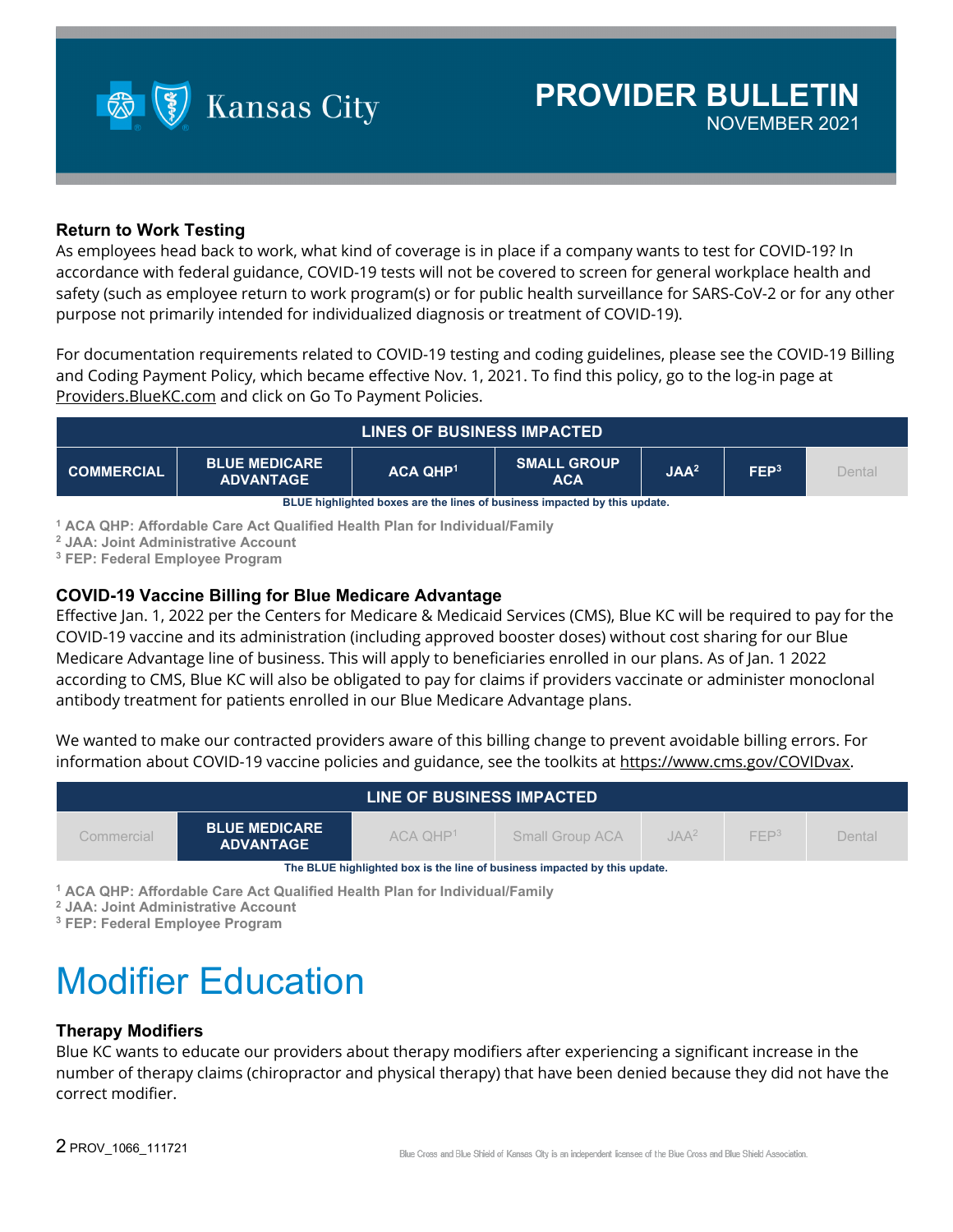

### **PROVIDER BULLETIN** NOVEMBER 2021

All claims containing a procedure code from the list of applicable "Therapy Code List and Dispositions" should contain a therapy modifier. The modifier will distinguish the discipline of the plan of care:

- Modifier GN Services delivered under an outpatient speech-language pathology plan of care
- Modifier GO Services delivered under an outpatient occupational therapy plan of care
- Modifier GP Services delivered under an outpatient physical therapy plan of care

Providers/suppliers must continue to report one of these modifiers for any therapy code on the list of applicable therapy codes, except as noted above. This applies to all claims from the following provider types:

- Physicians
- Non-physician practitioners (NPPs)
- Physical therapists in private practice (PTPPs)
- Occupational therapists in private practice (OTPPs)
- Comprehensive Outpatient Rehabilitation Facilities (CORFs)
- Outpatient physical therapy providers (OPTs)
- Hospitals
- Skilled Nursing Facilities (SNFs)
- Any others billing for physical therapy, speech-language pathology or occupational therapy services (as noted on the applicable code list below)

Therapy codes can be found at [https://www.cms.gov/Medicare/Billing/TherapyServices/AnnualTherapyUpdate.](https://www.cms.gov/Medicare/Billing/TherapyServices/AnnualTherapyUpdate)



**<sup>1</sup> ACA QHP: Affordable Care Act Qualified Health Plan for Individual/Family**

**<sup>2</sup> JAA: Joint Administrative Account**

**<sup>3</sup> FEP: Federal Employee Program**

#### **Modifier 90 on Gastroenterology Claims**

Blue KC wants to help educate our providers regarding the use of modifier 90. We have received gastroenterology claims that list the procedure, as well as modifier 90 for the biopsy lab work. It is our policy not to pay for a modifier 90 lab code if the provider does not have a laboratory or is not a pathologist with a Clinical Laboratory Improvement Amendments (CLIA) number. We also do not pay the surgeon for both the procedure and pathology work since the specimen collection is included in the procedure code.

Labs reported with modifier 90 would not be payable under our Pass-Thru Billing Payment Policy. Modifier 90 is used by a physician or clinic when the laboratory tests performed for a patient are performed by an outside or reference laboratory.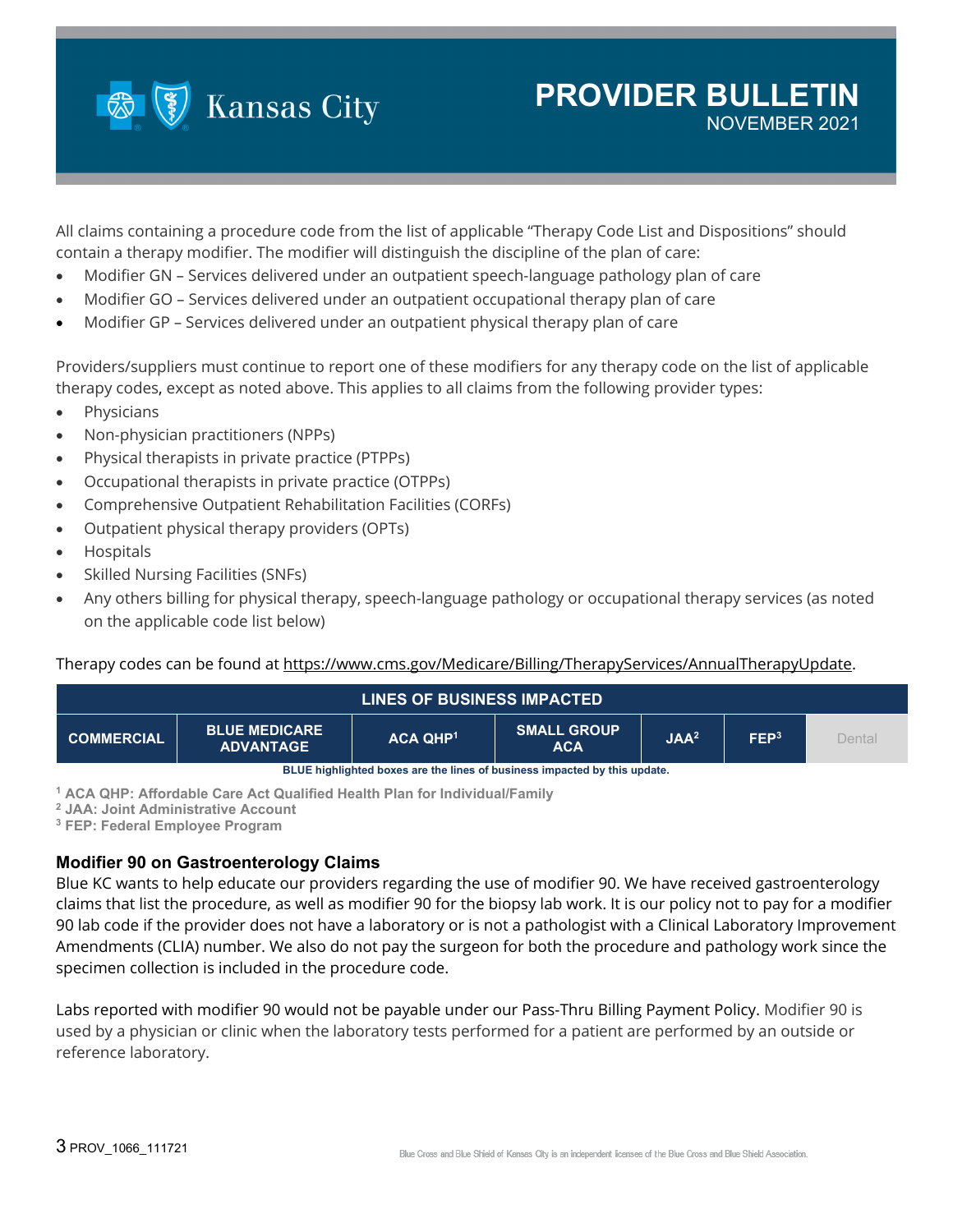

This modifier is used to indicate that although the physician is reporting the performance of a laboratory test, the actual testing component was a service from a laboratory.

|                                                                           | <b>LINES OF BUSINESS IMPACTED</b>        |                      |                                  |                  |                  |        |
|---------------------------------------------------------------------------|------------------------------------------|----------------------|----------------------------------|------------------|------------------|--------|
| <b>COMMERCIAL</b>                                                         | <b>BLUE MEDICARE</b><br><b>ADVANTAGE</b> | ACA OHP <sup>1</sup> | <b>SMALL GROUP</b><br><b>ACA</b> | JAA <sup>2</sup> | FEP <sup>3</sup> | Dental |
| BLUE highlighted boxes are the lines of business impacted by this update. |                                          |                      |                                  |                  |                  |        |

**<sup>1</sup> ACA QHP: Affordable Care Act Qualified Health Plan for Individual/Family**

**<sup>2</sup> JAA: Joint Administrative Account**

**<sup>3</sup> FEP: Federal Employee Program**

# Payment Policy Updates

#### **Stereotactic Body Radiation Therapy and Stereotactic Radiosurgery**

Blue KC has instituted coding and billing guidelines for Stereotactic Body Radiation Therapy (SBRT) and Stereotactic Radiosurgery (SRS) procedures, effective Nov. 1, 2021. For a list of the main codes that should be used for coding/billing these procedures and additional codes that may be used under specific circumstances, view the Payment Policy by going go the log-in page at Providers. BlueKC.com and clicking on Go To Payment Policies. The codes follow eviCore Radiation Therapy guidelines.

|                                                                           | <b>LINES OF BUSINESS IMPACTED</b> |                 |                                  |                  |                  |        |  |
|---------------------------------------------------------------------------|-----------------------------------|-----------------|----------------------------------|------------------|------------------|--------|--|
| <b>COMMERCIAL</b>                                                         | Blue Medicare<br>Advantage        | <b>ACA QHP1</b> | <b>SMALL GROUP</b><br><b>ACA</b> | JAA <sup>2</sup> | FEP <sup>3</sup> | Dental |  |
| BLUE highlighted boxes are the lines of business impacted by this update. |                                   |                 |                                  |                  |                  |        |  |

**<sup>1</sup> ACA QHP: Affordable Care Act Qualified Health Plan for Individual/Family**

**<sup>2</sup> JAA: Joint Administrative Account**

**<sup>3</sup> FEP: Federal Employee Program**

#### **Mohs Micrographic Surgery**

Blue KC has a payment policy update for Mohs Micrographic Surgery (MMS), which is a technique that treats skin cancer by gradually removing thin layers of skin from a skin cancer site until a patient is cancer free. Effective January 1, 2022, Blue KC will only reimburse for MMS, repairs, and related services under one place of service and should be submitted on the same claim. Services submitted under multiple places of service sites will be denied payment. For the updated policy, visit the log-in page at Providers. BlueKC.com and click on Go To Payment Policies.

Claims for MMS services are payable under the following places of service:

- Office 11
- Inpatient hospital 21
- Outpatient hospital 22
- Ambulatory Surgery Center 24
- Independent clinic 49
- Federally Qualified Health Center 50

4 PROV\_1066\_111721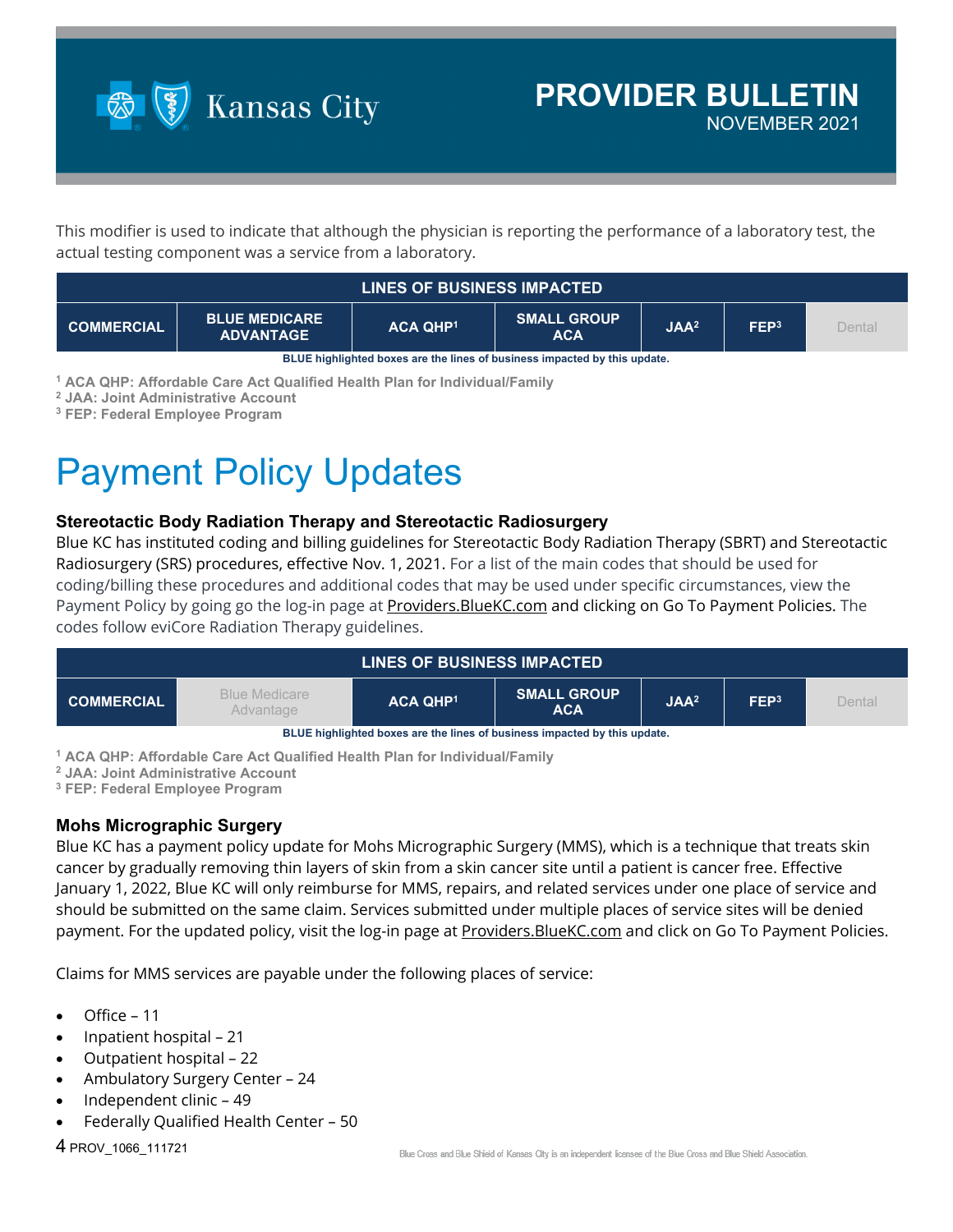

- State or local public health clinic 71
- Rural health clinic 72

|                   | <b>LINES OF BUSINESS IMPACTED</b>        |                 |                                                                           |                  |                  |        |
|-------------------|------------------------------------------|-----------------|---------------------------------------------------------------------------|------------------|------------------|--------|
| <b>COMMERCIAL</b> | <b>BLUE MEDICARE</b><br><b>ADVANTAGE</b> | <b>ACA QHP1</b> | <b>SMALL GROUP</b><br><b>ACA</b>                                          | JAA <sup>2</sup> | FEP <sup>3</sup> | Dental |
|                   |                                          |                 | DHIE kinklinkted kavaa ara tka linga af kusingaa impaatad ku tkia undata. |                  |                  |        |

**BLUE highlighted boxes are the lines of business impacted by this update.**

**<sup>1</sup> ACA QHP: Affordable Care Act Qualified Health Plan for Individual/Family**

**<sup>2</sup> JAA: Joint Administrative Account**

**<sup>3</sup> FEP: Federal Employee Program**

# Pharmacy Policy Updates

#### **Medicare Formulary Enhancements**

The calendar will soon turn to a new year, and Blue KC is pleased to announce Medicare Formulary Enhancements for your patients starting in January 2022.

- Part D Senior Savings Model
	- $\circ$  This program makes the cost of insulin more affordable and predictable for our members by providing all covered insulins for a \$35 copay per one month supply during the initial and gap coverage phases. Blue KC will also offer all pre-diabetic and diabetic members a reward incentive for completing a comprehensive medication review and for demonstrating adherence to their diabetic medications.
- Tier 1 and Tier 2 drugs will allow for 100 day supply at \$0 cost to the member. These two tiers are composed of most of the adherence medications.
- Shingrix vaccine is moving from Tier 3 to Tier 2 to allow the member a lower cost share.

|                                                                                                                                                   |                                                                           | LINE OF BUSINESS IMPACTED |  |  |  |  |  |
|---------------------------------------------------------------------------------------------------------------------------------------------------|---------------------------------------------------------------------------|---------------------------|--|--|--|--|--|
| <b>BLUE MEDICARE</b><br>FFP <sup>3</sup><br>ACA OHP <sup>1</sup><br>$IAA^2$<br>Dental<br><b>Small Group ACA</b><br>Commercial<br><b>ADVANTAGE</b> |                                                                           |                           |  |  |  |  |  |
|                                                                                                                                                   | The BLUE highlighted box is the line of business impacted by this update. |                           |  |  |  |  |  |

**<sup>1</sup> ACA QHP: Affordable Care Act Qualified Health Plan for Individual/Family**

**<sup>2</sup> JAA: Joint Administrative Account**

**<sup>3</sup> FEP: Federal Employee Program**

#### **Intra-articular Hyaluronic Acid Injections**

On June 1, 2021, Blue KC changed its medical policy to allow coverage of the hyaluronic acid knee injections if members meet certain criteria. Three preferred products within this class became effective November 1, 2021:

- Synvisc/Synvisc-One
- **Orthovisc**
- **Monovisc**

All products will continue to require prior authorization. However, to obtain prior authorization for one of the nonpreferred products, such as Euflexxa or Gel-One, members need to meet medical policy criteria AND step through all three of the preferred products first.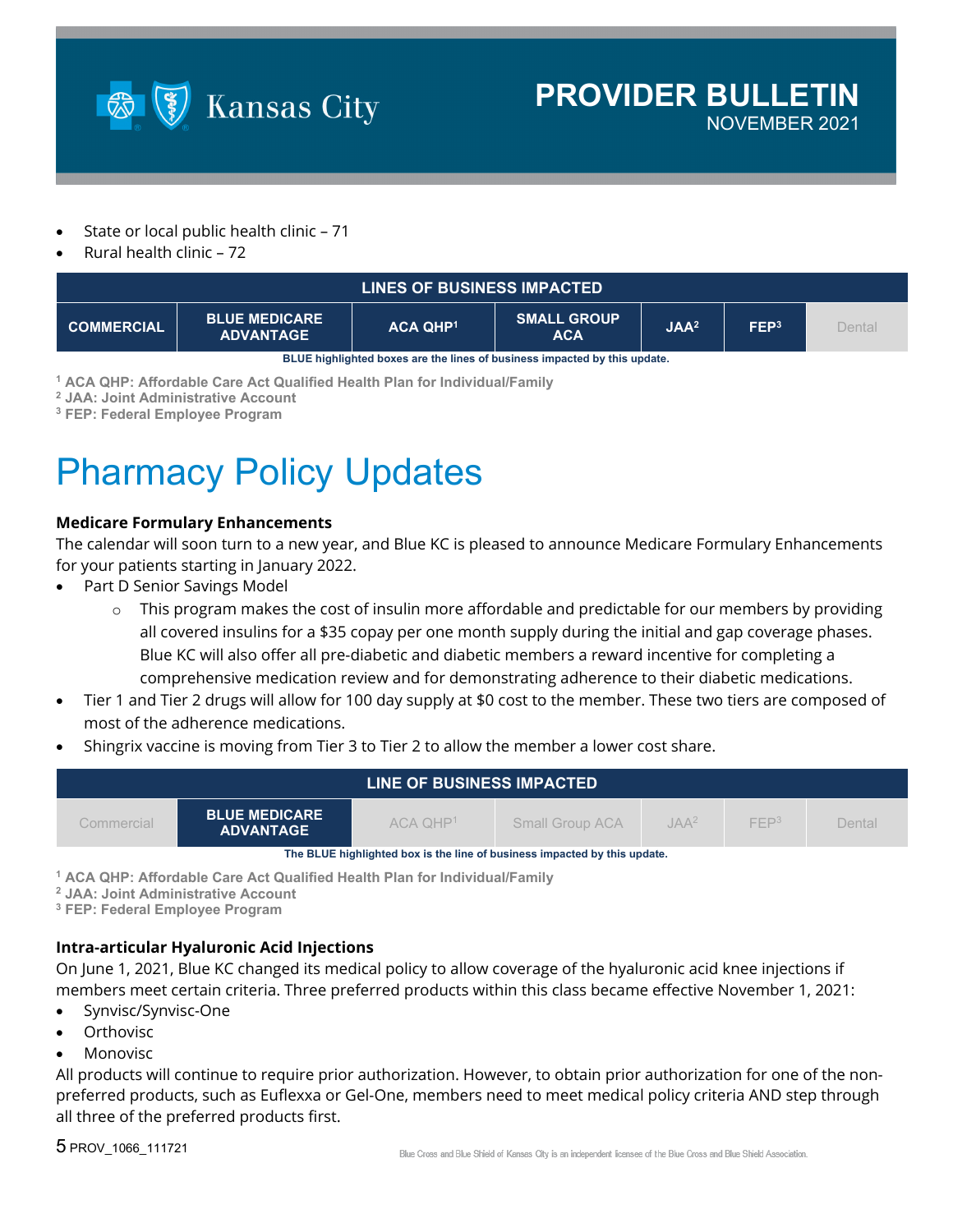

Members with a current authorization for a non-preferred product need to change to a preferred product upon authorization renewal.

|                                                                           | LINES OF BUSINESS IMPACTED        |              |                        |                  |                  |        |  |
|---------------------------------------------------------------------------|-----------------------------------|--------------|------------------------|------------------|------------------|--------|--|
| <b>COMMERCIAL</b>                                                         | <b>Blue Medicare</b><br>Advantage | $ACA$ $OHP1$ | <b>Small Group ACA</b> | JAA <sup>2</sup> | FFP <sup>3</sup> | Dental |  |
| BLUE highlighted boxes are the lines of business impacted by this update. |                                   |              |                        |                  |                  |        |  |

**<sup>1</sup> ACA QHP: Affordable Care Act Qualified Health Plan for Individual/Family**

**<sup>2</sup> JAA: Joint Administrative Account**

**<sup>3</sup> FEP: Federal Employee Program**

#### **Colony Stimulating Factors for Oncology**

Effective November 1, 2021, Blue KC updated its policy to require prior authorization for the filgrastim and pegfilgrastim products with preferred products in each category.

The preferred filgrastim product is Zarxio. The other products, Neupogen, Granix and Nivestym are non-preferred. Members need to step through preferred Zarxio before Neupogen, Granix or Nivestym are covered.

The preferred pegfilgrstim products are Neulasta/Neulasta OnPro and Udenyca. Members need to step through BOTH Neulasta and Udenyca before receiving coverage for Fulphila, Nyvepria or Ziextenzo.

| <b>Filgrastim</b> |       | Pegfilgrastim  |       |  |
|-------------------|-------|----------------|-------|--|
| Zarxio            | O5101 | Neulasta/Onpro | 12505 |  |
| Nivestym          | O5110 | Udenyca        | O5111 |  |
| Granix            | 1447  | Fulphila       | Q1508 |  |
| Neupogen          | 1442  | Nyvepria       | 05122 |  |
|                   |       | Ziextenzo      | O5120 |  |

| <b>Blue Medicare</b><br>FFP <sup>3</sup><br>$ACA$ $OHP1$<br>JAA <sup>2</sup><br><b>COMMERCIAL</b><br><b>Small Group ACA</b><br>Dental<br>Advantage | LINES OF BUSINESS IMPACTED |  |  |  |  |  |  |
|----------------------------------------------------------------------------------------------------------------------------------------------------|----------------------------|--|--|--|--|--|--|
|                                                                                                                                                    |                            |  |  |  |  |  |  |

**BLUE highlighted boxes are the lines of business impacted by this update.**

**<sup>1</sup> ACA QHP: Affordable Care Act Qualified Health Plan for Individual/Family**

**<sup>2</sup> JAA: Joint Administrative Account**

**<sup>3</sup> FEP: Federal Employee Program**

### Preventive Visits Codes

Providers who are on the new Medicare-based methodology contracts and have billed for preventive services using codes 99381 through 99397 for their Commercial patients beginning Oct. 1, 2021 may have seen a change in reimbursement. These claims processed at the default discount rate. The Blue KC Gap Fill fee schedule will be updated to include these codes effective October 1, 2021 based on the CMS MO-02 rate. Providers should continue to use the AMA preventive health codes for their Commercial patients.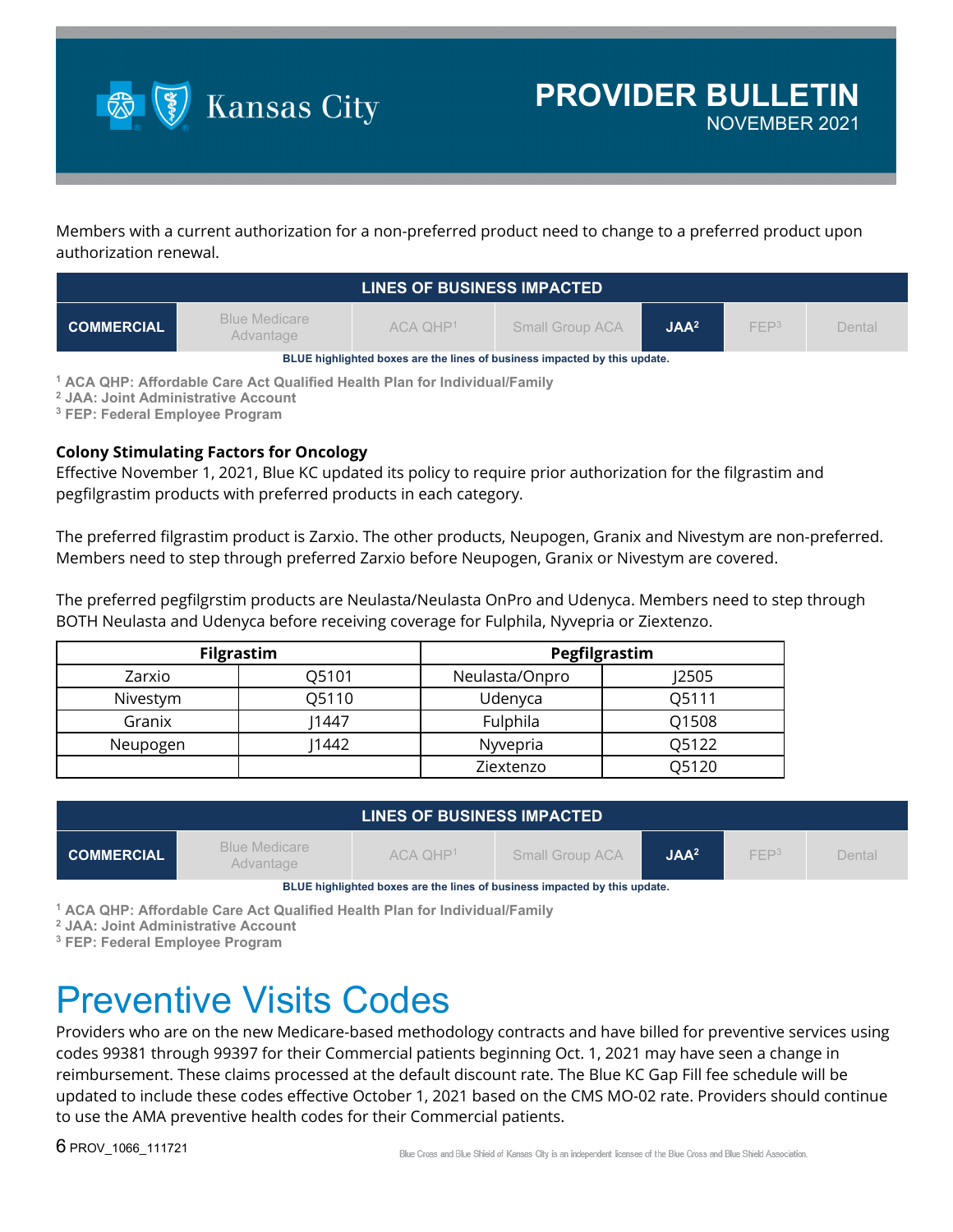

We want to assure you that a claims report will be pulled, and impacted claims will be adjusted.

|                                                                           | LINE OF BUSINESS IMPACTED         |              |                        |                  |                  |        |  |
|---------------------------------------------------------------------------|-----------------------------------|--------------|------------------------|------------------|------------------|--------|--|
| <b>COMMERCIAL</b>                                                         | <b>Blue Medicare</b><br>Advantage | $ACA$ $OHP1$ | <b>Small Group ACA</b> | JAA <sup>2</sup> | FFP <sup>3</sup> | Dental |  |
| The BLUE highlighted box is the line of business impacted by this update. |                                   |              |                        |                  |                  |        |  |

**<sup>1</sup> ACA QHP: Affordable Care Act Qualified Health Plan for Individual/Family**

**<sup>2</sup> JAA: Joint Administrative Account**

**<sup>3</sup> FEP: Federal Employee Program**

# Reminder: Advanced Practice Provider **Credentialing**

In order to comply with the CMS, Blue KC wants to remind you we have updated our provider credentialing policies for all lines of business. **All Advanced Practice Providers (APPs), which were previously called Mid-Level Practitioners,** must be credentialed with Blue KC by January 1, 2022. APPs include, but are not limited to:

| Nurse Practitioners | Clinical Nurse Specialists  |
|---------------------|-----------------------------|
| Nurse Midwives      | Physician Assistants        |
| Nurse Anesthetists  | Anesthesiologist Assistants |

To meet the January 1, 2022 deadline, APPs should apply for credentialing as soon as possible. For credentialing instructions and other details, refer to the Advanced Practice Provider Credentialing article in our Blue Speak Newsletter, which can be found in the Communications section of the Provider Portal at [Providers.BlueKC.com.](https://providers.bluekc.com/Communications)

| <b>LINES OF BUSINESS IMPACTED</b> |                                          |                 |                                  |                  |                  |        |
|-----------------------------------|------------------------------------------|-----------------|----------------------------------|------------------|------------------|--------|
| <b>COMMERCIAL</b>                 | <b>BLUE MEDICARE</b><br><b>ADVANTAGE</b> | <b>ACA QHP1</b> | <b>SMALL GROUP</b><br><b>ACA</b> | JAA <sup>2</sup> | FEP <sup>3</sup> | Dental |

**BLUE highlighted boxes are the lines of business impacted by this update.**

**<sup>1</sup> ACA QHP: Affordable Care Act Qualified Health Plan for Individual/Family**

**<sup>2</sup> JAA: Joint Administrative Account**

**<sup>3</sup> FEP: Federal Employee Program**

# New Edits for Inpatient Billing

Beginning March 1, 2022, Blue KC will have new data elements required on inpatient institutional claims (837I). All institutional claims (837I) with an inpatient bill type of 11x (Loop 2300/CLM05) that contain a patient status code (Loop 2300/CL103) equal to one of the following: 02, 03, 05, 50, 51, 61, 62, 63, 65, 66, 70, and have an admit date (Loop 2300/DTP03) that is the same as the statement through date (Loop 2300/DTP03), must contain a valid condition code (Loop 2300/HI01:2) to avoid a claim rejection. Claims without a valid condition code will receive a 277CA rejection of A6:460. Please use the following chart for reference to the new required data elements and edit: